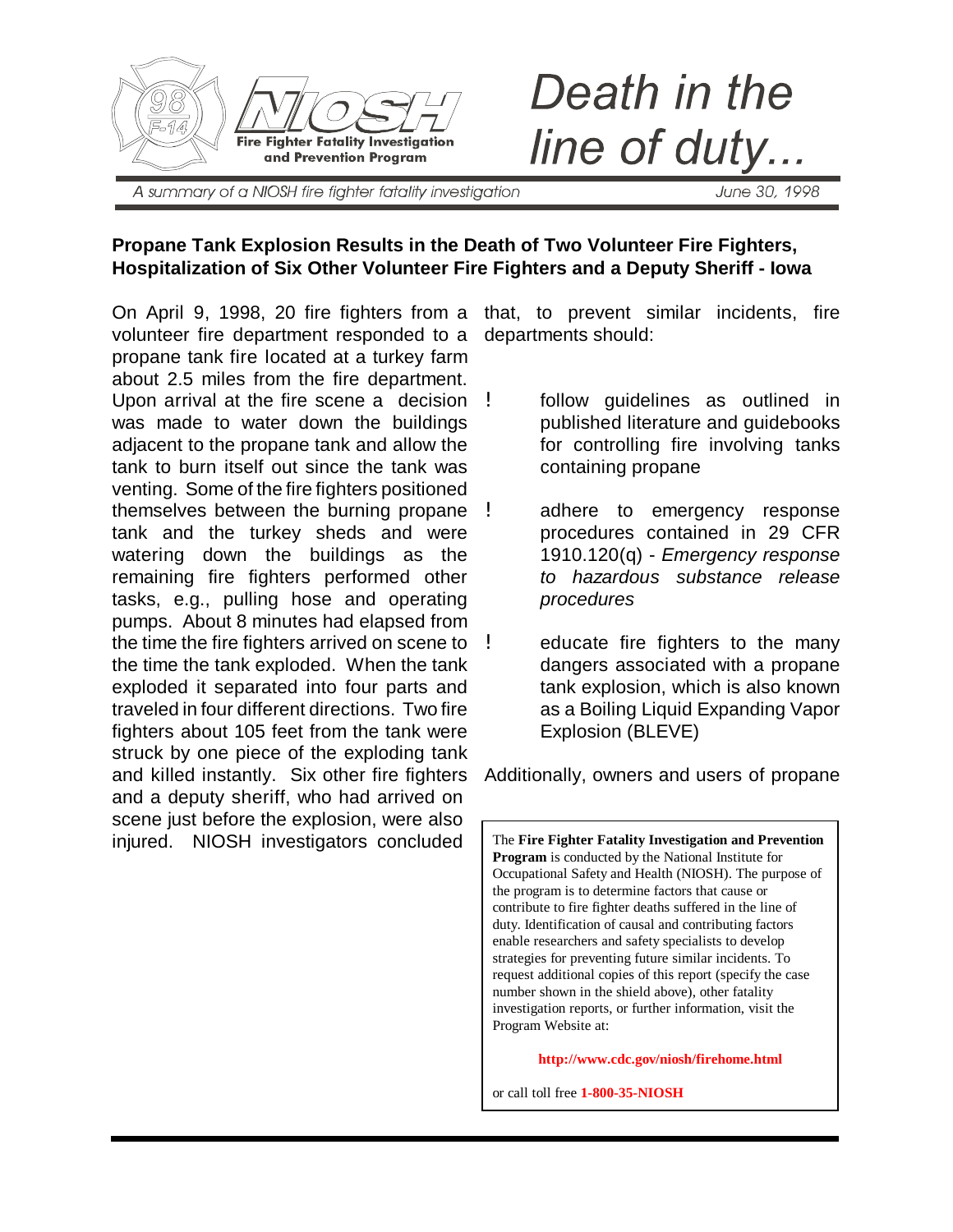

tanks should:

- ! protect aboveground external piping against physical damage via fencing or some other means of protection
- ! equip propane tank piping with excess-flow valves and/or emergency shutoff valves, where applicable

#### **INTRODUCTION**

On April 9, 1998, two male volunteer fire fighters aged 45 and 46 years old (the victims), were killed when an 18,000-gallon propane tank exploded. Additionally, six other volunteer fire fighters and a deputy sheriff were seriously injured. The fire fighters were part of a volunteer fire company that arrived on the fire scene about 2320 hours. The fire fighters were watering down buildings adjacent to the tank when it exploded at 2328 hours. The two victims were killed instantly by a flying tank part, and six other fire fighters and a deputy sheriff received varying injuries including burns and fractures. On April 10, 1998, the United States Fire Administration notified NIOSH of the deaths. On April 15, 1998, two Safety and Occupational Health Specialists, Richard Braddee and Frank Washenitz, traveled to Iowa to conduct an investigation of this incident. Meetings were held with the Iowa State Fire Marshal, the  $1<sup>st</sup>$  and  $2<sup>nd</sup>$  assistant chiefs of the fire department involved in the incident, the State OSHA inspectors, representatives from the U.S. Chemical Safety and Hazard

Investigation Board, and the local police department. Copies of photographs and measurements of the incident site were obtained along with the medical examiner and police department reports, and a site visit was conducted.

The volunteer fire department involved in the incident serves a population of 850 in a geographic area of 100 square miles, and is comprised of approximately 25 volunteer fire fighters. The fire department provides all new fire fighters with 24 hours of mandatory training. The training is designed to cover personal safety, forcible entry, ventilation, fire apparatus, ladders, self-contained breathing apparatus, hose loads, streams, and special hazards. The victims had 15 and 16 years fire of fighting experience, respectively.

#### **INVESTIGATION**

On April 9, 1998, at 2311 hours, a call came into the fire department regarding a turkey barn fire at a turkey farm about 2.5 miles from the department. The Chief in the command car #1190, and 19 fire fighters in Pumpers #1193 and #1194, Tanker #1195, Emergency Van #1196, and two private vehicles were dispatched to the scene. En route to the scene the Chief advised the command center that the fire involved a large propane tank and not a turkey barn. All the fire fighters arrived on the fire scene between 2314 and 2317 hours. At about 2305 hours two people riding a 4-wheel, offroad vehicle struck one of the two fixed metal pipes between the propane tank and the two vaporizers (a device other than a container that receives LP-Gas [Liquefied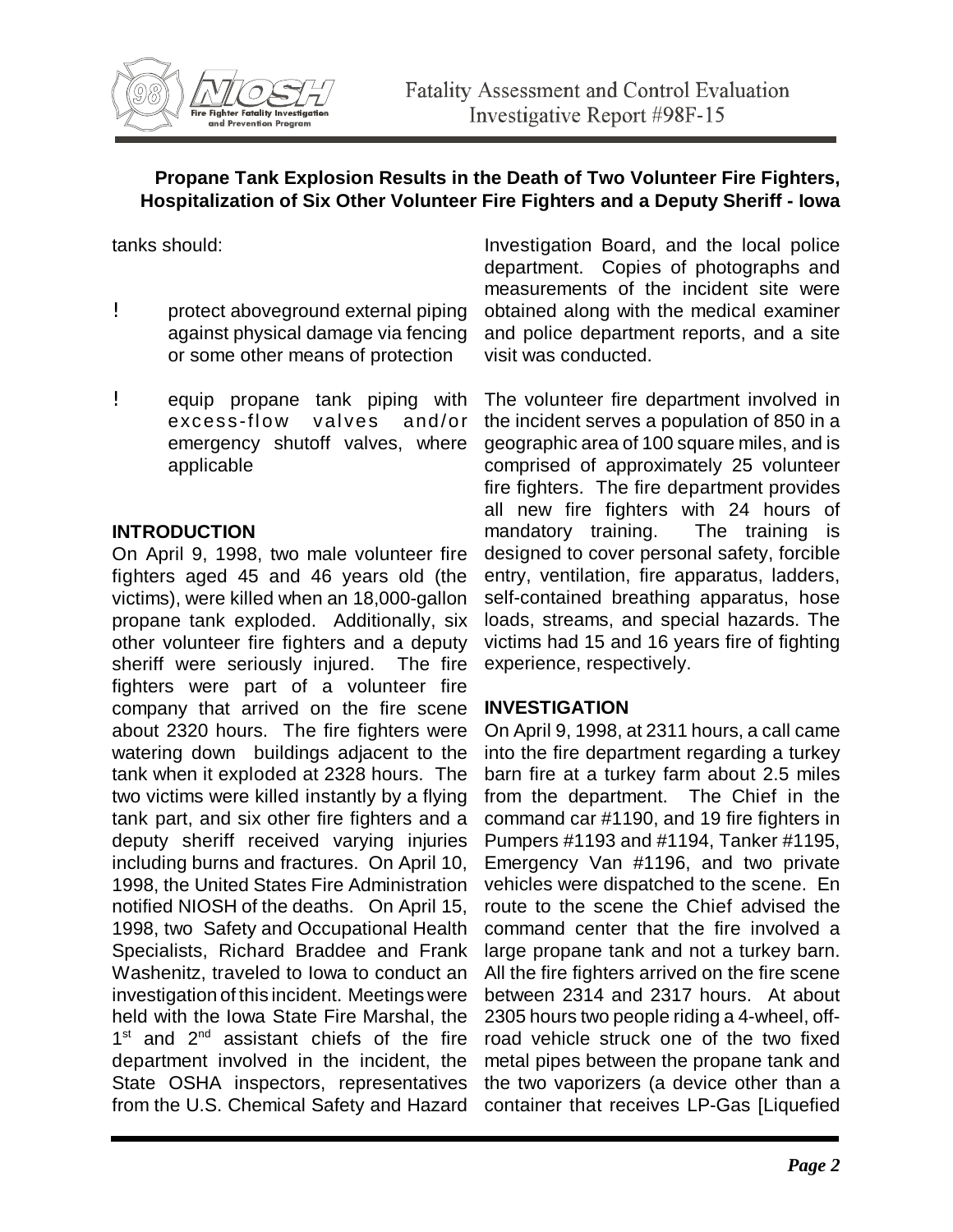Petroleum-Gas] in liquid form and adds sufficient heat to convert the liquid to a gaseous state), breaking one pipe off completely. As the liquid propane spewed from the pipe the operator of the 4-wheel, off-road vehicle drove away to call 911. The propane vapors, which have a vapor density of 1.53 and are thus 1½ times heavier than air, spread along the ground and were eventually ignited by the pilot flame at the vaporizers. Burning propane vapors spread throughout the area and began to impinge on the tank, causing the pressure relief valve to activate and send burning propane flames high into the air.

Upon arrival at the fire scene an assessment by the Chief was made of the burning tank. Fire had engulfed the propane tank and it was venting burning propane vapors via two pressure relief vent pipes located on top of the tank. Also, an extremely loud noise similar to a jet engine was being emitted by the tank's pressure relief vent pipes. The tank was manufactured in 1964 and the tank's shell was constructed of 3/4-inch carbon steel. The tank was 42 feet, 2 inches long, with an inside diameter of 106 inches and an 18,000 - gallon capacity, and it rested on two concrete supports/saddles. The tank was cylindrical and contained about 10,000 gallons of liquid propane. The tank had been fitted with two internal spring-type pressure relief valves which would vent to the atmosphere via two 2-inch-diameter pressure relief vent pipes when the internal tank pressure reached a set limit. The tank also had a fixed metal piping system between the tank and two vaporizers

located on the ground about 35 feet away. The piping was 3/4-inches in diameter, positioned about 36 inches above the ground, was unprotected and had not been fitted with an excess flow valve.

After seeing the flames and hearing the high-pitched shrill being emitted by pressure relief vent pipes located on the top west section of the tank, a decision was made to allow the tank to burn itself out and to try to save the adjacent buildings by watering them down. The fire fighters positioned themselves in various areas in a semicircle north, northeast and northwest of the tank (see Figure). The two victims, whose location was about 105 feet away from the tank and on the northwest side of a building used to house turkeys, began to water down the building. At 2328 a Boiling Liquid Expanding Vapor Explosion (BLEVE) occurred. The BLEVE ripped the tank into four parts, each flying in a different direction. One part of the tank traveled in a northwest direction toward the two victims, striking them and killing them instantly. Six other fire fighters and a deputy sheriff received varying degrees of burns and assorted injuries.

#### **CAUSE OF DEATH**

The cause of death was listed by the medical examiner as massive trauma to all systems.

## **RECOMMENDATIONS/DISCUSSION**

*Recommendation #1: Fire departments should follow guidelines as outlined in published literature and guidebooks* **for**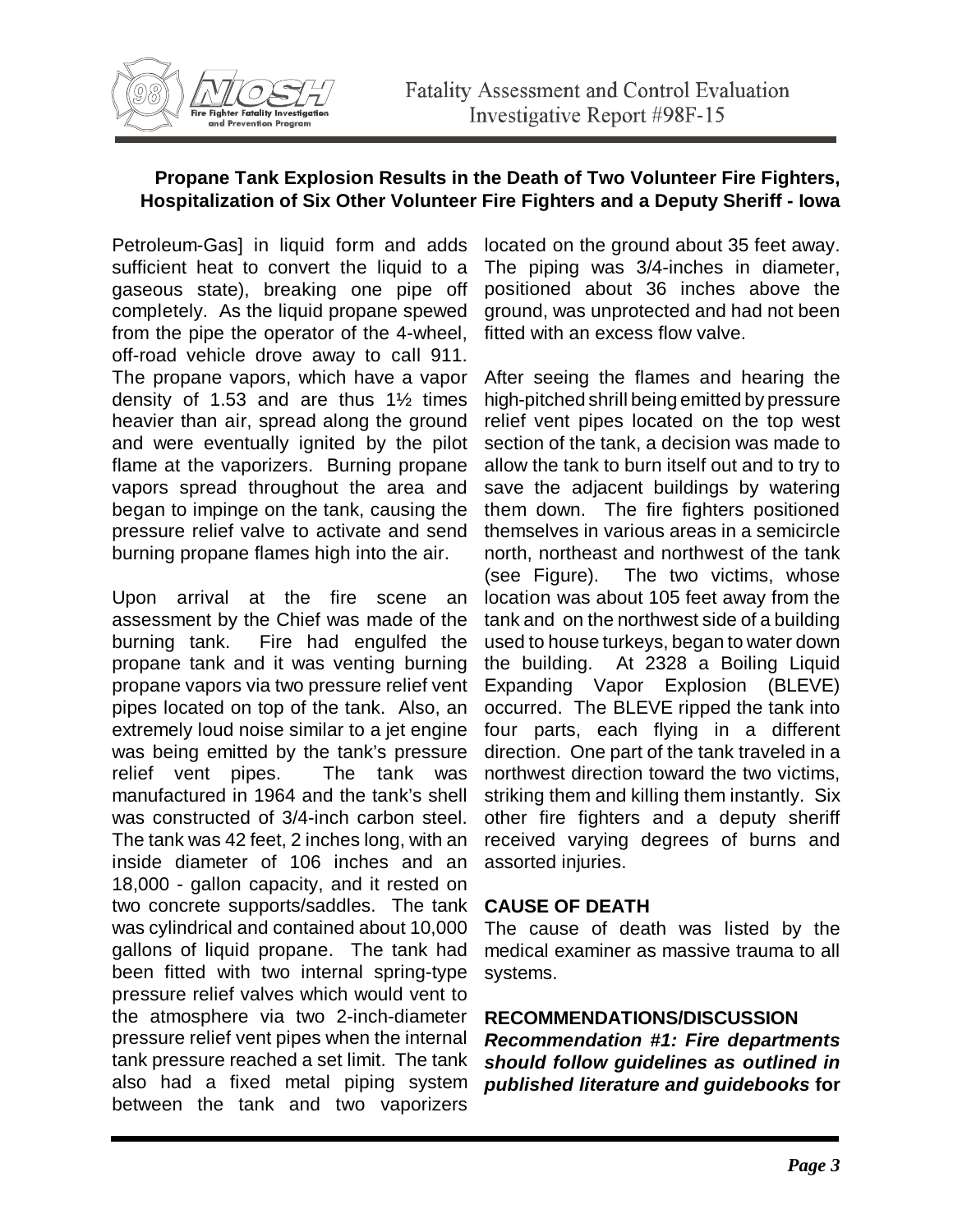

# **controlling fire involving containing propane.**

Discussion: Information contained in the North American Emergency Response Guidebook (NAERG) $<sup>(1)</sup>$ , the National</sup> Propane Gas Association  $(NPGA)^{(4)}$ , the International Fire Service Training Association (IFSTA)<sup>(5)</sup>, and the National Fire Protection Association (NFPA)<sup>(6)</sup>, contain guidelines for controlling Fire Involving Tanks, LP-Gas Fire Control, Suppressing Class "B" Fires, and Recommended Practice for Responding to Hazardous Materials Incidents, respectively. As these guidelines are comprehensive and expansive, they are not reflected here in their entirety. An example of the NAERG guidelines for controlling fire involving propane tanks include, but are not limited to the following: (1) fight fire from maximum distance or use unmanned hose holders or monitor nozzles, (2) cool containers with flooding quantities of water until well after fire is out, (3) do not direct water at source of leak or safety devices; icing may occur, **(4) withdraw immediately in case of rising sound from venting safety devices or discoloration of tank,** (5) always stay away from the ends of tanks, and **(6) for massive fire, use unmanned hose holders or monitor nozzles; if this is impossible, withdraw from area and let fire burn.** For additional information see REFERENCE section at the end of this report.

*Recommendation #2: Emergency response personnel should adhere to*

### *the procedures outlined in 29 CFR 1910.120(q)(2) - Emergency response to hazardous substance releases.*

Discussion: 29 CFR 1910.120(q) contains procedures for dealing with emergency responses. These procedures include: (1) Emergency response plan, (2) Elements of an emergency response plan, (3) Procedures for handling emergency response, (4) Skilled support personnel, (5) Specialist employees, (6) Training, (7) Trainers, (8) Refresher training, (9) Medical surveillance and consultation, (10) Chemical protective clothing, and (11) Postemergency response operations.

#### *Recommendation # 3: All fire fighters should be educated to the many dangers associated with a BLEVE.*

Discussion: Dangers associated with a BLEVE include, but are not limited to the following: (1) the fire ball can engulf and burn fire fighters operating near a burning tank when a BLEVE occurs, (2) metal parts of the tank can travel hundreds of feet and strike and critically injure fire fighters after a BLEVE, (3) a trail of burning liquid propane can douse and burn fire fighters, and (4) the shock wave, air blast, or flying metal tank parts created by a BLEVE can collapse buildings onto fire fighters or blow fire fighters out of windows or off roofs. $3$ 

### *Additionally,* **owners and users of propane tanks should:**

*Recommendation #4: Ensure that aboveground external piping is*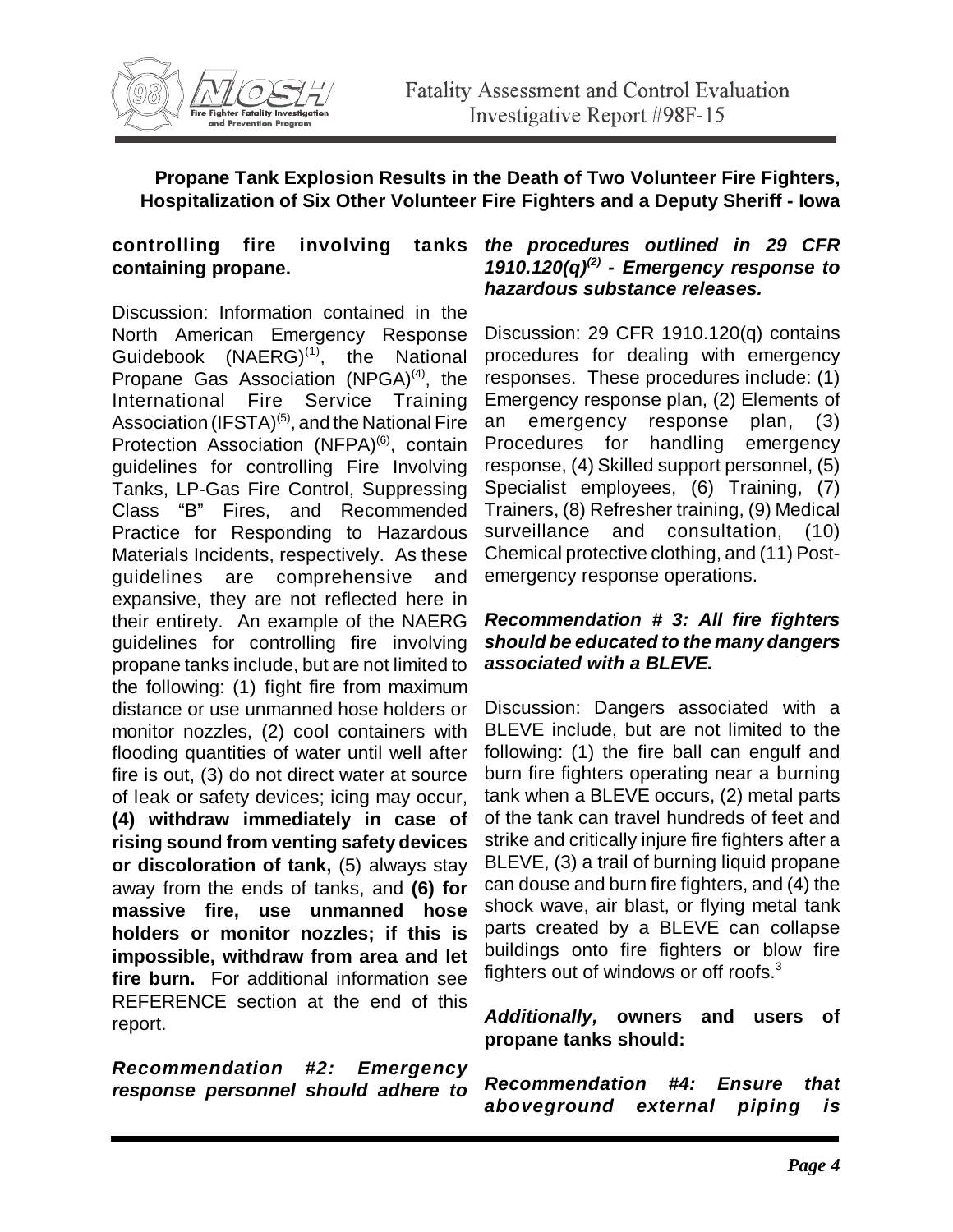

#### *protected against physical damage via* fencing or some other means of emergency shutoff valve may have *protection.*

Discussion: Unprotected aboveground piping is subject to damage from a variety of sources (e.g., machinery, vehicles, people, animals, etc.). *NFPA 58 (Standard for Storage and Handling of Liquefied Petroleum Gases)* 3-2.8.7(7) states "Aboveground piping shall be supported and protected against physical damage." Property or tank owners should ensure that bulk propane tank piping is protected against damage by fencing or some other means to prevent accidental contact and physical damage.

*Recommendation #5: Equip propane tank piping with excess-flow valves and/or emergency shutoff valves, where applicable.*

Discussion: NFPA 58 *(Standard for Storage and Handling of Liquefied Petroleum Gases)*  $3-4.10(c)^{(8)}$  states "Excess-flow valves" complying with 2-3.3.3(b) shall be installed in the container outlet supply line, downstream of each shutoff valve, and at any point in the piping system where the pipe size is reduced. An excess-flow valve is a device that can be installed into piping and is designed to close when the liquid or vapor passing through it exceeds a prescribed flow rate as determined by pressure drop. Also, an emergency shutoff valve is a shutoff valve installed in the piping system that incorporates thermal and manual means of closing that also provides for a remote means of closing. In this *6. National Fire Protection Association 471,*

an excess-flow valve or prevented an excess of liquid propane from spilling, and thus, prevented the initial ignition of the propane.

### **REFERENCES:**

*1. U.S. Department of Transportation, Transport Canada, and the Secretariat of Communications and Transportation of Mexico, [1996]. North American Emergency Response Guidebook. U.S. Department of Transportation, Research and Special Programs Administration, Office of Hazardous Materials Initiatives and Training, Washington, D.C. p 179. Internet: welisten@rspa.dot.gov*

*2. 29 CFR Part 1910.120, Code of Federal Regulations, Washington, D.C.: U.S. Government Printing Office, Office of the Federal Register.*

*3. Safety and Survival on the Fireground, Vincent Dunn, Publisher Penn Well, 1982, pp 151-155.*

*4. National Propane Gas Association [1992]. "LP-Gas Fire Control and Hazmat Training Guide." Lisle, IL.: National Propane Gas Association Safety Bulletin No. 211.*

*5. International Fire Service Training Association [1992]. Essentials of Fire Fighting, 3rd ed. Stillwater, OK.: Oklahoma State University.*